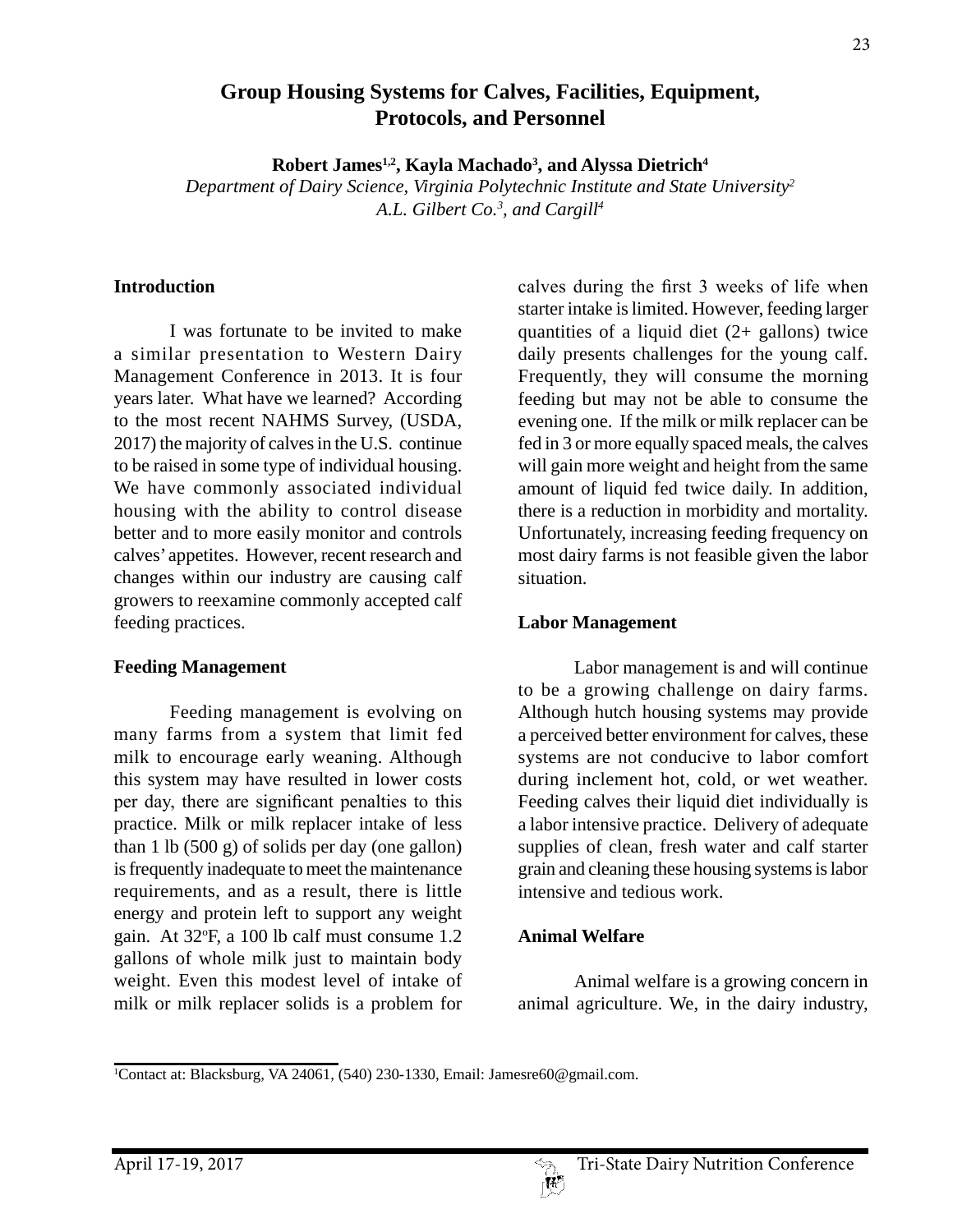may believe that individual housing systems provide desirable conditions and comfort for calves, but the consumer seeing the same conditions may have an entirely different interpretation. Research conducted at various universities in North America and Europe have demonstrated distinct behavioral differences in calves housed in groups and individually. Housing calves in groups prior to weaning in well managed systems results in improved nutrient intake throughout the first few months of life and avoids the "post weaning" slump commonly observed in weaned calves when they are first placed in groups.

As a result of these considerations, group housing of preweaned calves is gaining in popularity in the U.S. Successful adoption and management of group housing systems requires:

- An effective colostrum management program such that more than 85% of calves receive adequate colostrum as evidenced by serum proteins above 5.2 g/ 100 mL.
- Accommodations to manage calves individually for the first 3 to 7 days.
- A well ventilated and drained facility to minimize risks of respiratory disease.
- A feeding plan to provide the sufficient nutrients to enable the calf to double its birth weight in 56 days. This allows for differences in breed, genetics within breed, and changing environmental conditions.
- The correct personnel to manage such a system. These are not "calf feeders" but calf managers capable of implementing the desired feeding program and detecting disease early through subtle differences in feeding and animal behavior. They are more data oriented and capable of managing

sophisticated equipment as well as the calves.

## **Colostrum Management**

Given the perceived risks of greater calfto-calf contact, it is imperative that systems be developed and initiated on the dairy that optimize the likelihood that calves receive adequate colostrum intake. This is achieved by the timely intake of at least 150 g of immunoglobin G (**IgG**) from colostrum with low levels of bacterial contamination (<100,000 cfu/mL) within the first 6 hours of life. This is achieved when facilities are utilized which make it convenient to maintain a clean calving environment where calving can be observed easily, fresh cows are milked into clean receptacles, and colostrum is fed immediately or cooled immediately. Any delays in colostrum harvest or feeding reduces the chances of success. In some cases, the use of colostrum replacers providing 150 g of IgG should be considered. Routine monitoring of colostrum management through the measurement of serum proteins  $(>5.2 \text{ g}/100)$ mL) is highly recommended.

### **Transition Calf Management**

It is highly recommended that facilities exist to house calves individually during the first 3 to 7 days of life. This may be in calf hutches or individual pens located adjacent to group housing facilities. Provisions should be included to sanitize them between calves and to maintain sufficient bedding and supplemental heat in colder climates. The length of time for housing calves individually is dependent upon the dry cow management program and the success of colostrum management. Housing calves individually for longer periods may help with early detection of disease, but it contributes to labor inefficiency and may present challenges in adopting calves to the group housing system.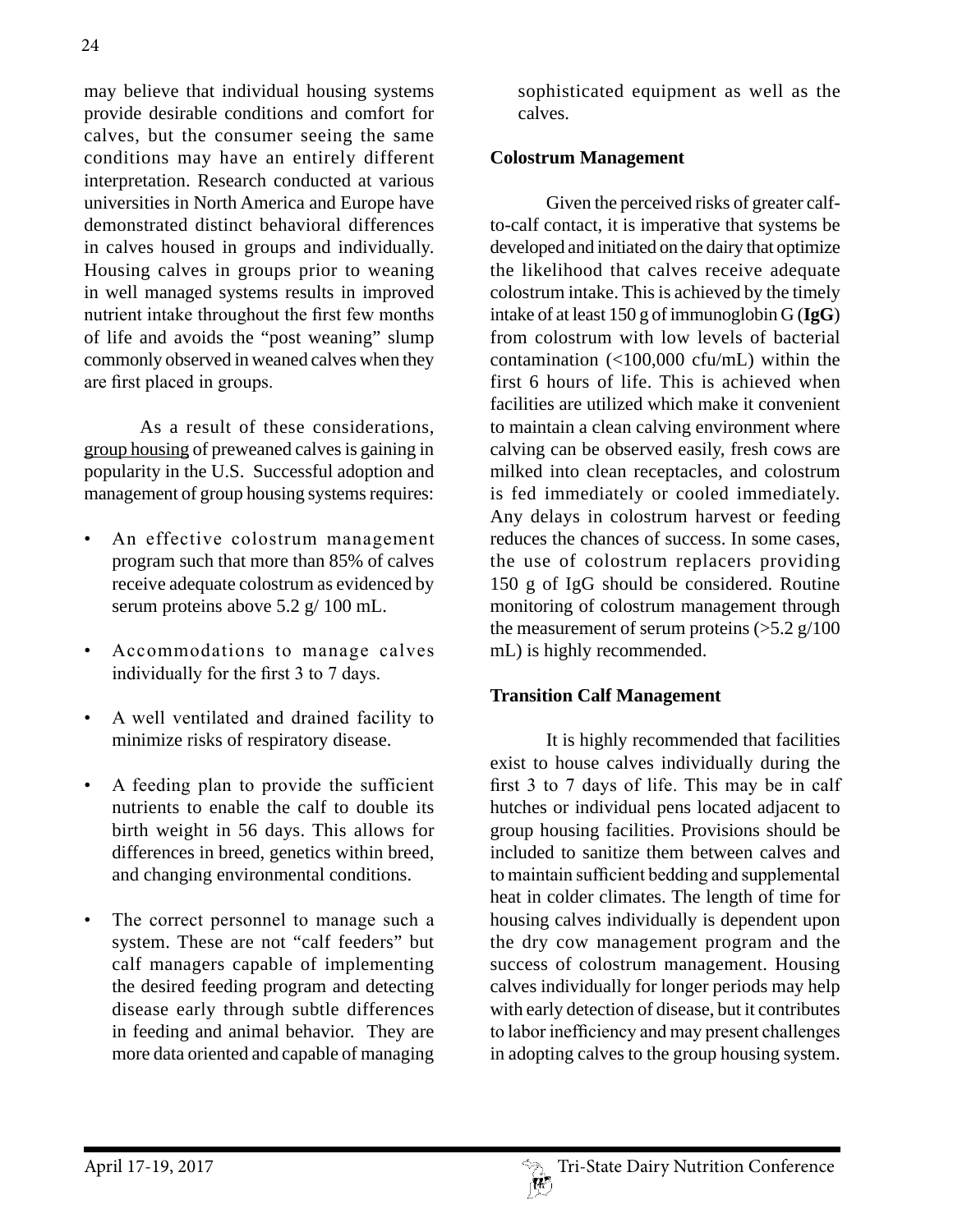### **Ventilation and Drainage**

This factor is probably just as important with individually housed calves as group housed calves, but the impact can be far greater since all calves share the same environment. In poorly designed facilities, one will notice that calves will congregate in a small area, thereby enhancing the ability of calf-to-calf transmission of disease. Producers are highly recommended to seek the advice of experts in designing facilities to provide adequate ventilation and drainage. The Dairyland Initiative website (https://thedairylandinitiative.vetmed.wisc. edu/) provides excellent information and offers training sessions each fall on the use of software to aid in developing facilities for young calves and heifers.

### **Behavior of Group-Housed Calves**

Workers in Denmark (Jensen, 2003, 2004, 2005) and Canada (Khan, et al, 2011) have conducted numerous behavioral studies that have enabled the development of recommendations for management of group-housed systems. A common problem observed in calves housed individually is the "post weaning" slump that is apparently related to the adjustment of calves to group housing and the competition for feed. Studies by Chua et al. (2001) found that calves raised in pairs prior to weaning continued to gain weight normally during the week of weaning, while those housed individually experienced the "growth check" commonly observed in traditional calf rearing systems. This suggests that group housing calves prior to weaning promotes development of social skills and reduces fear of interaction with other calves. Another significant concern of group-housed and fed calves is the occurrence of cross sucking. Jensen (2003) found that feeding calves via nipple buckets as opposed to open buckets resulted in a significant reduction

of cross sucking. Cross sucking tends not to be a problem in acidified free choice and calf autofeeder systems as compared to mob feeders. Feeding larger amounts of milk or milk replacer (>2 lb of solids or 2 gallons of liquid) reduces cross sucking. Reductions in flow rate of milk to prolong milk feeding also seems to satisfy the calves urge to suck after completing the liquid feeding meal, particularly when lower amounts of milk are fed daily (<1.5 lb of milk solids or 6 quarts).

A variation of individual calf housing has been the adoption of individual housed calves to paired housing at some time after the first week of age. In such systems, dividers between pens are removed or hutch pens are joined permitting calves to interact with each other without reductions in the resting area allocation per calf. Costa et al. (2015) compared dietary intake and performance of calves housed individually or paired with another calf at 6 or 43 days. All calves were fed 8L of milk for 4 weeks, 6L of milk from 4 to 7 weeks, and weaned at 8 weeks. Intake of calf starter and average daily gains were higher for calves paired at 6 days than other treatments. There was no difference in health. In addition, the growth check commonly observed in calves during weaning was less pronounced for pair housed calves, regardless of the age at pairing.

# **Feeding Plan**

There are several ways to deliver the liquid diet to group housed calves.

- Mob feeding,
- Free choice acidified milk or milk replacer, or
- Computer controlled automatic feeders

Mob feeding of calves is a common practice in grazing dairy farms practicing

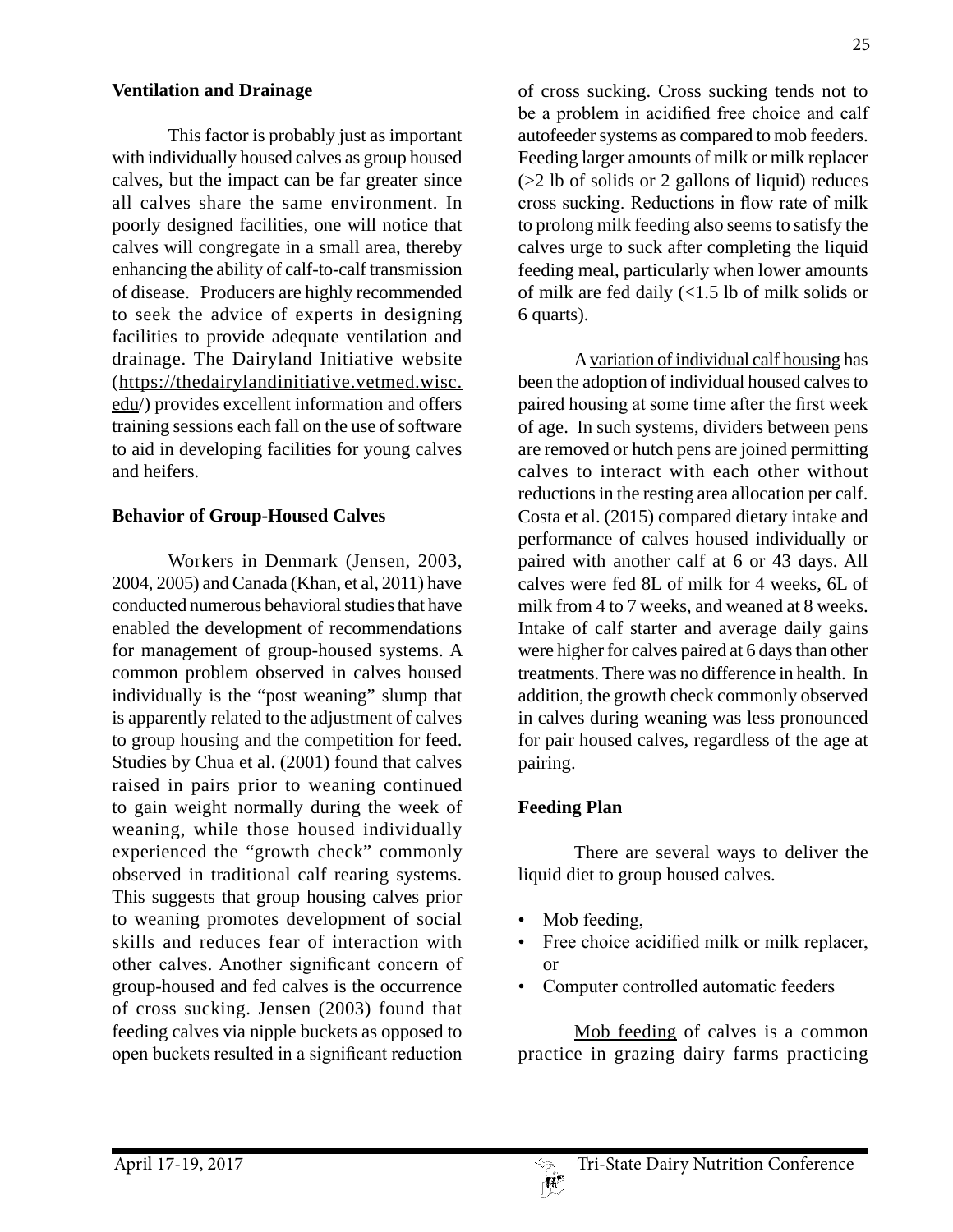seasonal calving. However, conventional dairy farms have also used this method. This practice involves placing larger containers with multiple nipples in the calf pen until all the liquid is consumed, which is generally less than 30 minutes. Sufficient liquid is added to provide the average calf with the desired amount of liquid. Although it encourages labor efficiency, there are some challenges with this system. The most common problem is cross sucking that is a greater problem if the feeder is removed from the pen shortly after calves have finished eating or if lower amounts of milk solids are offered as discussed previously.

More elaborate systems using acidified milk or milk replacer to preserve and limit liquid intake are gaining popularity on some dairy farms. These systems provide a very labor efficient way of feeding calves higher levels of milk or milk replacer solids. Typically, calves are placed in groups of similar age within 3 to 5 days of life. Systems developed in Canada utilize formic acid to decrease the pH of the liquid to approximately 4.2. At this level, the growth of harmful bacteria is inhibited. However, the use of formic acid is illegal in the U.S. Commercial milk replacer powders are available which use organic acids and have proven to be highly successful. The advantage of using a commercial milk replacer is that uniformity of nutrient content and acid level is likely to be more consistent. Users should be aware that acidification of waste milk impedes the growth but does not "kill" pathogenic organisms, such as *Mycobacterium avium paratuberculosis*. Producer experience with these systems has shown the calves will consume as much as 3 gallons daily. Weaning is achieved by limiting the time available to the nipples or the number of nipples available within the group pen. The reader is encouraged to read the publication by Anderson (2008) for further information on free access acidified liquid feeding systems.

Computer controlled automatic calf feeding systems are gaining rapidly in popularity as a means of accurately delivering the liquid diet while controlling meal size, daily allotment, and frequency of feeding. More sophisticated systems provide valuable management information to enable the calf manager to monitor diet consumption by individual calves and make timely intervention for calves becoming ill.

 Calf autofeeders consist of the basic components (Figure 1; Biotic Industries, Bell Buckle, TN). These systems vary widely in sophistication and price ranging from systems that record minimal data and have simple feeding programs to more involved systems with extensive capabilities to program different feeding plans for individual calves in a group and monitor calf performance. The essential features of autofeeders include a feeding stall and feed box that contain a device enabling electronic identification of calves. Most new systems utilize the radio-frequency identification (**RFID**) ear tags. The nipple is connected via a flexible tube to a mixing bowl where defined amounts of powder and water are mixed as prescribed by the system. Calf meals are limited by meal size, number of meals per day, and time intervals between meals. Additional features of systems will be described later in this manuscript.

The work conducted by Jensen (2004, 2005) and von Keyserlingk et al. (2004) has resulted in the recommendations for stocking rates given by major manufacturers of calf autofeeder systems. General relationships are what would be expected in group housing situations. More calves per feeder results in greater competition for the nipple and an increased rate of intake. A second important factor governing autofeeder management recommendations is the milk allowance per day and per feeding. When calves are limit-fed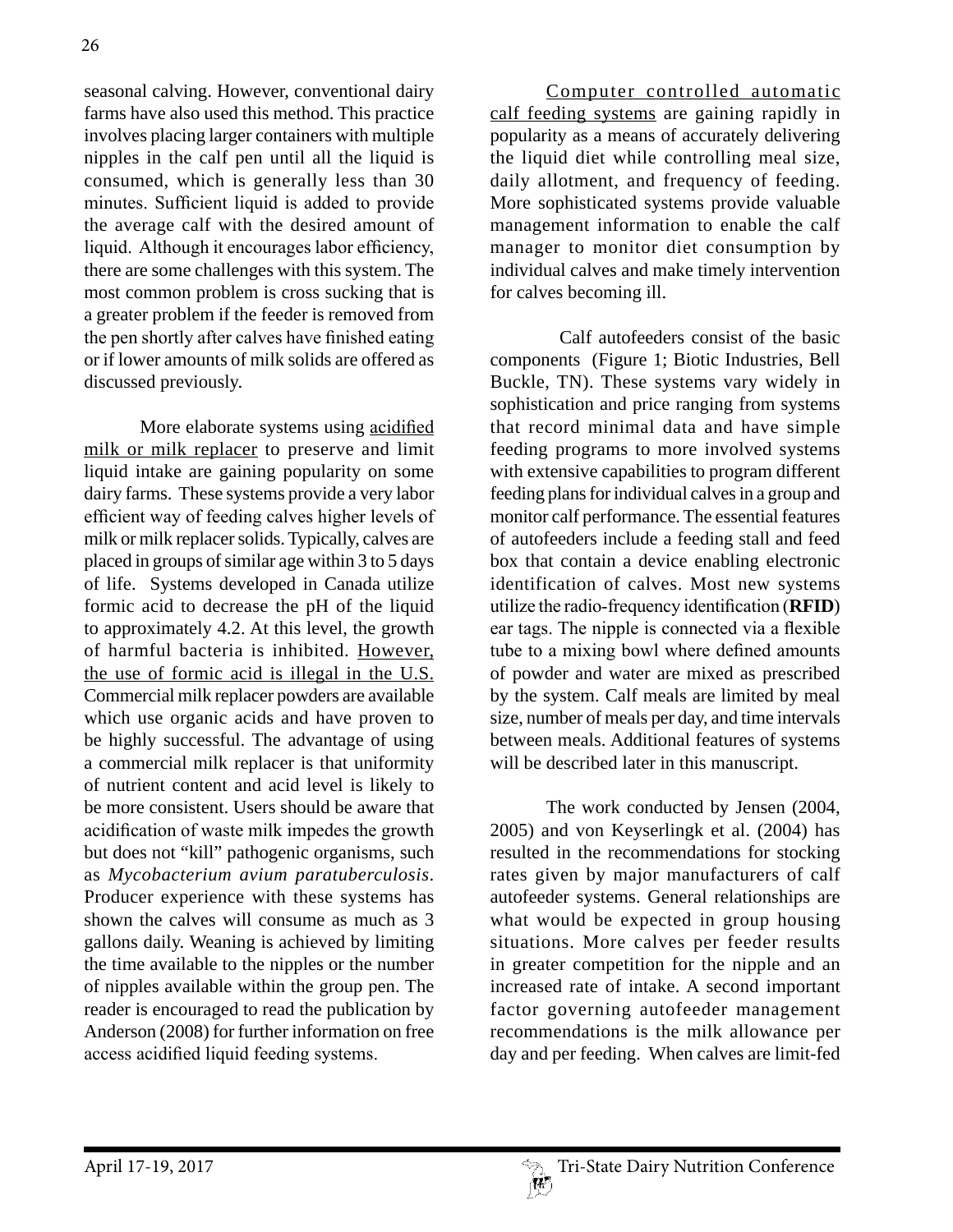milk (less than 1.5 lb of solids per day) calves spent more time in the feeder without being rewarded with additional milk. Similarly, when milk allowances per feeding session are small (one pint or less) calves remain in the stall longer without being rewarded.

## **General recommendations and features of calf autofeeder systems** (Note to reader: Many of the autofeeder systems are manufactured in Europe and use the metric system).

- Age when calves are introduced to the autofeeder system is strongly dependent upon fresh cow and newborn calf management. Aggressive colostrum management programs are essential to successful adaptation to the autofeeder system. Consider routine monitoring of serum proteins during the first week to assess success of the colostrum program. Most farms house calves in individual housing systems for at least the first 5 days to ensure that the calf is eating well. Provide sufficient facilities to house young calves for 5 to 7 days during a heavy calving season.
- Calves are trained to feeders by gently leading them to the nipple when they are moved into the group housing. Eliminating the morning feeding the day that calves are moved into the autofeeder group encourages adaptation to the system. Research by Svennson and Liberg (2006) and Jensen (2008) shows that moving calves onto the feeder at less than 6 days requires more effort to train calves to the feeder. Research by Jensen (2006) has shown that calves introduced to feeders at day 14 required less training time. Calves introduced to the feeder at day 6 spent less time in the feeder after ingesting milk and ingested less milk. They were less successful in competing for

milk feeder access, particularly when there is a wider range in age of calves in the pen and with higher stocking rates per feeding station (>25). There also appears to be less risk of respiratory disease when entrance into the feeder is delayed until 10 to 14 days of age. However, experience by most autofeeder system users has shown that moving calves to the autofeeder group is feasible within 7 days of age, particularly when the range of age of calves in the pen is relatively uniform (< 14 days) and there is an effective colostrum management program and excellent newborn calf care.

- Stocking rates of no more than 25 calves per nipple are advised.
- Daily milk allowances range from 1.5 to as much as 2.7 lb (680 to 1225 g) of milk solids per calf per day. On a volume basis, this amounts to  $1.4$  to  $2.6$  gallons  $(5.3 \text{ to } 10 \text{ L})$  of liquid per day. Higher milk or milk replacer solids levels are recommended.
- Meal sizes vary from 1 pint to 2.6 quarts (0.5 to 3.0 L) each. In many systems, calves must earn enough credits to be able to receive milk or milk replacer from the feeder. As an example, if a calf is allocated 8 liters of "milk" per day, they will earn about 0.33-liter allocation for each hour of the day. They must accrue enough "credits" to achieve their minimum meal size specified by the system that might be 1.5 L. This would mean that there must be a minimum of about 5 hours between feedings. The feeder mixes milk replacer or delivers milk in 0.5 L increments until reaching the maximum meal size. Should the calf wait longer before visiting the feeder, they would be allowed to consume more milk until reaching the maximum meal size limit specified. Typically, maximum meal sizes increase from 2 to as much as 3.5 L as calves age.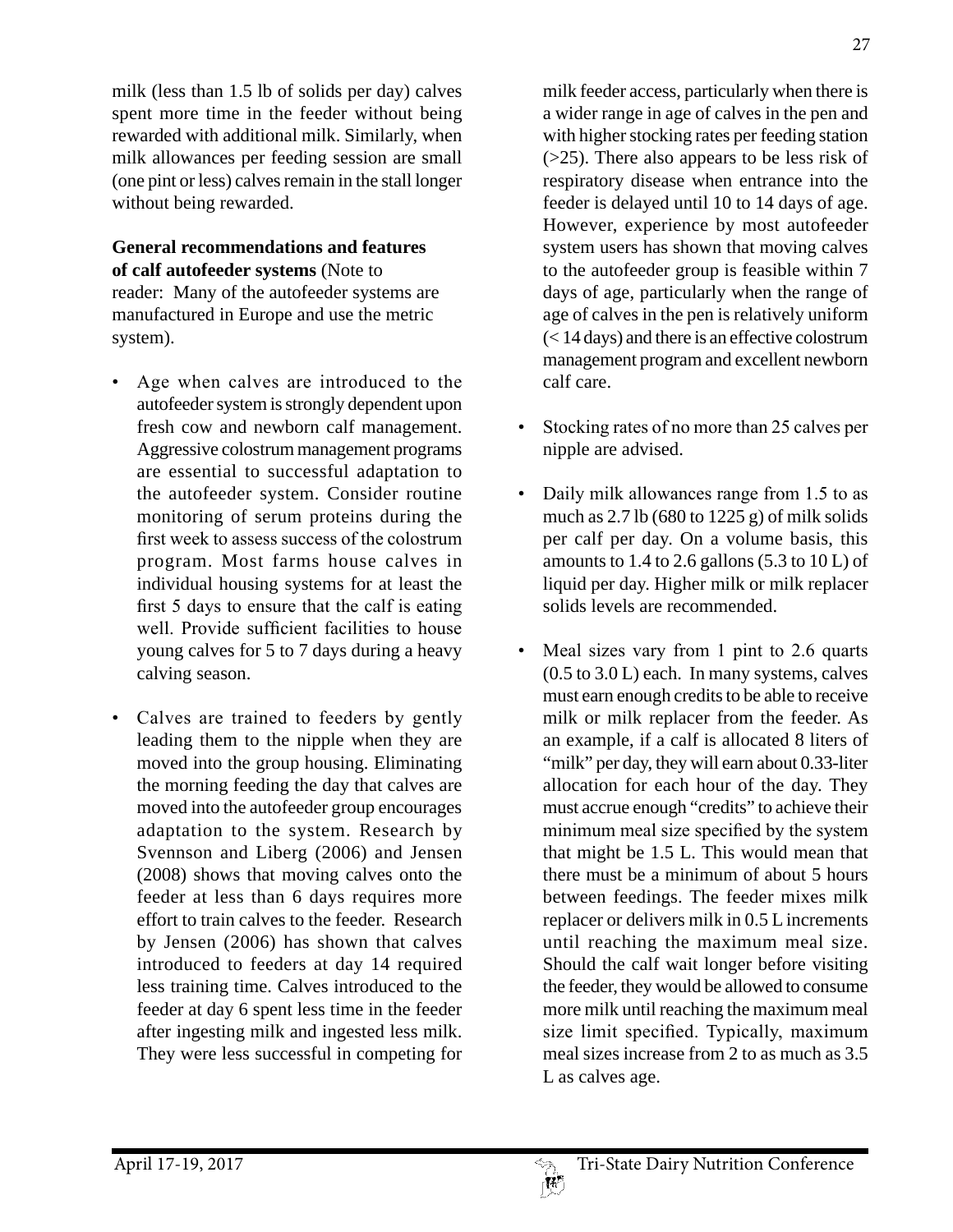- When milk replacer is used, powder is diluted with water to approximately 13 to 15% solids. Caution is advised when specifying dilution as most autofeeding systems express the grams of milk replacer to add to each liter of water. Therefore, 150 g added to a liter of water is not 15% solids but 13% (1,000 ml of water  $+ 150$  g of powder  $= 1150$  final weight). Therefore, 150 g of powder/1150 g of total weight  $= 13\%$  solids).
- Number of meals per day varies by the system. Some basic calf autofeeders have a small mixing bowl and provide meals of 1 pint per visit. In these systems, milk allowances exceeding 1 to 1.5 gallons daily require numerous daily visits to obtain the daily allowance  $(>12)$ . In other systems, calves are limited to a maximum amount per visit, and the feeder will mix multiple batches of liquid up to the maximum. Typically, calves nursing from systems that are more sophisticated consume ~4 to 5 meals per day.
- Feeding programs vary considerably depending upon the system. The basic systems are frequently programmed to provide all calves with similar meal sizes and daily allowances, regardless of their age. However, the more sophisticated systems enable feeding a defined feeding program in which milk allowance is gradually increased over several days and then decreases to accomplish a "soft" weaning, which reduces the stress of weaning. An example of such a feeding program is shown in Figure 2. (Courtesy: T.J. Earleywine, Land O Lakes Animal Milk, Shoreview, MN). In more sophisticated systems, multiple feeding programs can be in effect within one pen so that smaller calves or those of a different breed are accommodated.

Systems that are more sophisticated also enable use of pasteurized waste milk in addition to milk replacer. A system utilized by one autofeeder manufacturer enables the calf to consume milk or milk replacer ad libitum for a specified period in the group pen (usually 28 days). Then the liquid diet daily allocation is reduced to 8 L/day to stimulate starter grain consumption. Allocation is held constant until gradual weaning over 7 to 10 days at approximately 42 days.

- Systems that are more sophisticated enable dispensing additives in either the liquid or the dry form to calves. This enables the manager to administer additional electrolytes, antibiotics, or other therapies on an individual basis.
- Sanitation of the autofeeder is automatic in some systems and manual in others.
- More advanced computer controlled stations will also deliver calf starter grain through a separate feeding stall. These systems will trigger "soft" weaning from liquids when calf starter grain intake reaches levels indicated by the computer. However, experiences on dairy farms has shown that these systems do not encourage intake and many users provide small open feed bunks with free choice calf starter.

Several field studies have been conducted in herds that utilized automatic calf feeder systems (Machado et al., 2012; Dietrich et al., 2015; Jorgensen et al., 2015; Knauer et al., 2017). As expected, there are a wide variety of installations and management practices. Maintenance of equipment to follow manufacturer's recommendations is necessary to maintain low levels of microbial growth and delivery of liquid diets with desired solids level and temperature. These studies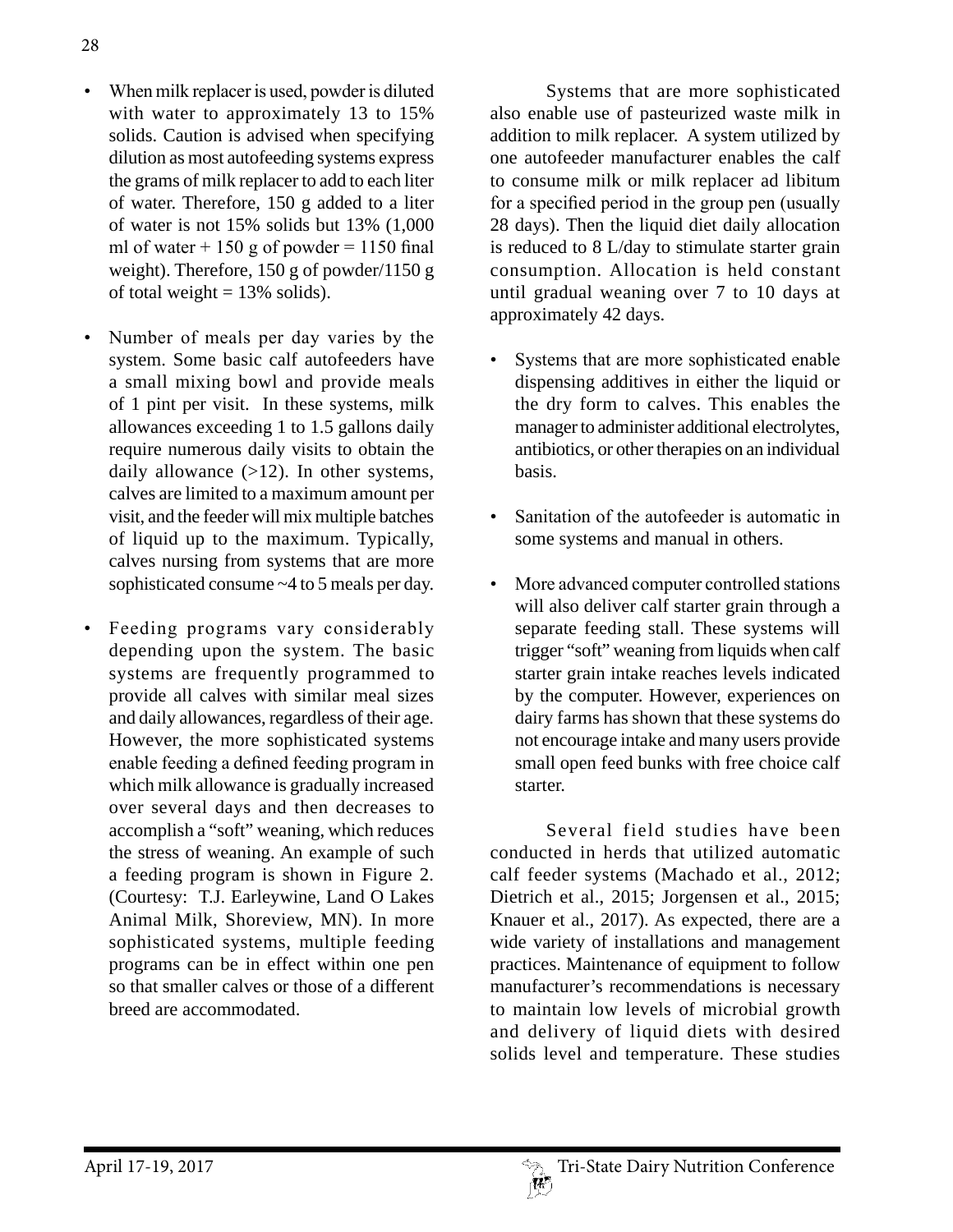have shown a higher treatment rate for calves housed in autofeeder systems as compared to individual calf feeding systems. This appears to be related to earlier detection of disease that was predominantly diarrhea and was treated with electrolytes. Mortality was less than 1.5% in these field studies that may be due to more timely treatment.

It appears that drinking speed, which is calculated by some systems, is a useful tool for predicting onset of digestive disease but not respiratory disease. Calves frequently will consume their daily allocation of liquid while they are becoming ill, but at a slower rate. Research is ongoing to develop algorithms that might be used to "flag" calves, which would require further closer evaluation.

# **Risk Factors for Disease in Autofeeder**

**Systems** (Endres and James, 2017)

- Farms with greater numbers of calves per group have poorer health scores. It is suggested that average group size be limited to 15 calves. Herds practicing all-in allout strategies were more successful with larger group sizes. Larger group sizes can be successful if ventilation, drainage, and maintenance of bedding is optimal.
- Space per calf. The minimum space per calf is 35 sq. ft. Herds with 45 to 50 sq. ft. of bedded resting space have better health scores.
- Time to reach peak milk allowance. Herds that are too slow  $(>=14$  days) in increasing the liquid diet to maximum levels have poorer health scores. Calves may have looser manure but higher milk intake earlier promotes better gains and health.
- Herds without positive pressure ventilation systems are associated with much higher incidence in morbidity. The investment in engineering advice and installation of these ventilation systems is essential for success.
- Strict adherence to recommended sanitation of the system is essential. Routinely scheduling automatic cleaning of the internal surfaces 4 X per day is associated with lower microbial growth. Once daily circuit cleaning of all surfaces and the feeding nipple is recommended. Use of recommended sanitizers and detergents which are designed for use at lower temperatures found in autofeeder systems is also critical.
- Milk replacers must be formulated to mix at the lower temperatures utilized in autofeeders (~105°F). Utilization of milk replacers requiring higher mixing temperatures will not work well in autofeeder systems!
- Machines that are more sophisticated handle waste milk in addition to milk replacer. This creates a new set of management challenges as waste milk should be pasteurized, cooled for storage, and then warmed again prior to feeding. Some systems, given the known solids content, will automatically add milk replacer powder and water to achieve the desired final solids level in the diet. Given the variable supply of waste milk and the variable solids content of waste milk, it is challenging to maintain consistency in the feeding program and to successfully sanitize the equipment.
- Dairy producers interested in adopting this technology should have the proper management mindset. These individuals should have the following skills and management behaviors: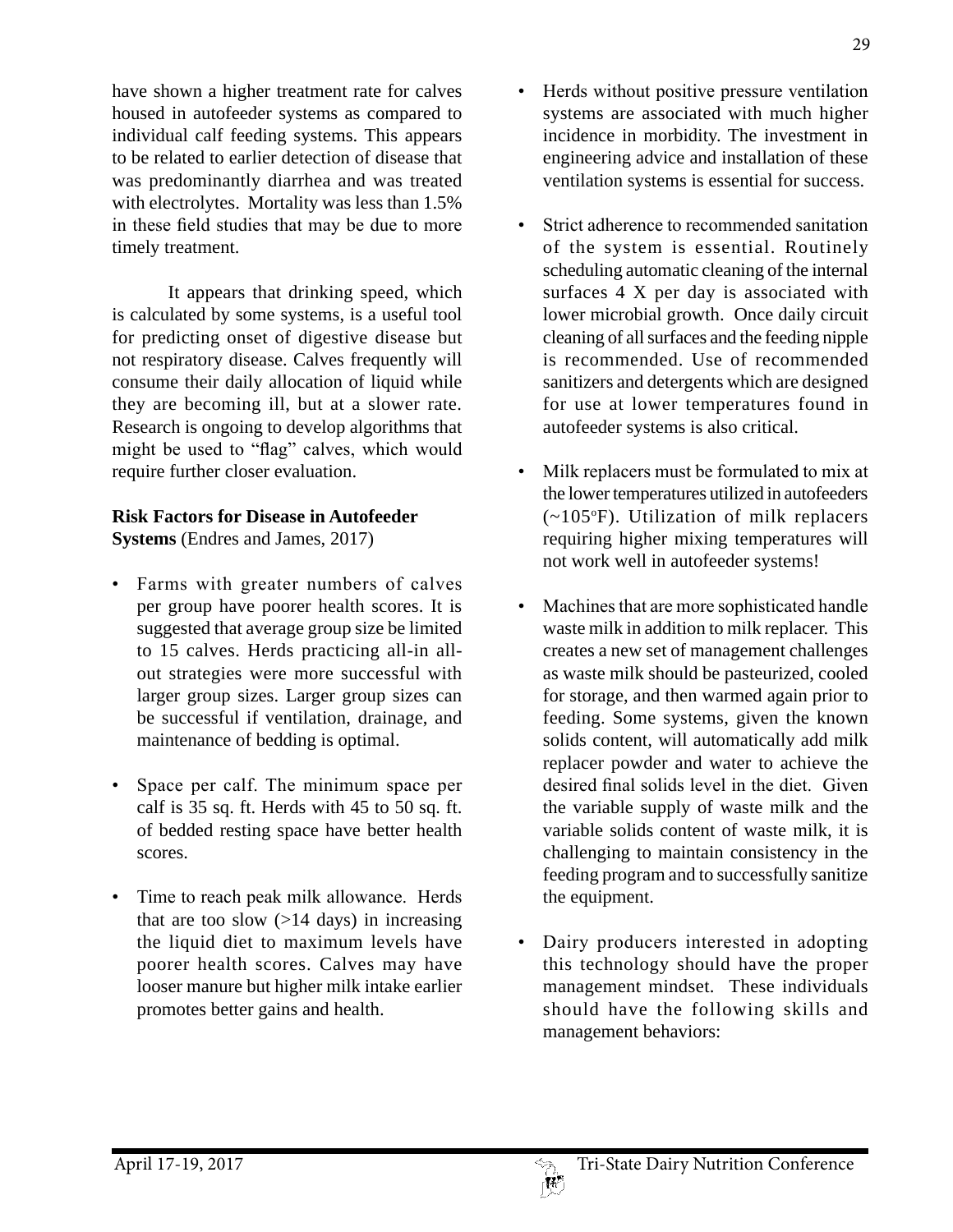- o They are data oriented and should evaluate the intake and other management information provided each morning and periodically throughout the day.
- o Calf managers should "walk" the pens periodically to evaluate calf behavior and detect illnesses prior to viewing computer reports of calf feeding behavior.
- o There is an opportunity for improved labor efficiency with autofeeder systems. However, many producers note that time formerly spent feeding and cleaning buckets or bottles is spent reviewing reports, walking pens, and maintaining the feeder.
- Calf behavior is dramatically different for group-housed calves.When calves are fed twice daily in individual pens, they respond to people entering the barn through increased activity and vocalization. Calves fed via an autofeeder system will not respond to people entering the pen as much. If a calf does so, it usually means that they may not have trained to the feeder or there is an equipment malfunction.

## **Conclusions**

Group housing systems have been successfully adapted on many dairy facilities. The choice of what system will depend upon herd size, financial resources, and management preferences. Use of mob feeders tend to be more successful in smaller herds. Acidified free choice systems have been successful in a variety of herd sizes. Autofeeders are a proven technology that offers some attributes that are very positive for calf nutrition and management but are probably more appealing to herds of at least 200 cows or more when the fixed costs of the system can be spread over more animal units. More frequent feeding is probably less stressful for the calf and appears to promote more efficient feed utilization. It is easier to feed more without added labor or stressing the calf with large meal sizes or higher percentages of milk solids required for intensive feeding systems limited to twice a day feeding in buckets or bottles. The field studies of farms using autofeeders emphasizes the need for well-designed facilities and routine monitoring of temperature, solids delivery calibration, and sanitation. Although they are marketed for their labor saving, field studies have indicated that although routine labor is reduced, increased emphasis is placed on monitoring the equipment, evaluating calf consumption, sanitation, and in monitoring calf health.

### **References**

Anderson, N. 2008. Free-access feeding of acidified milk - setting up the system using formic acid. http://www.omafra.gov.on.ca/ english/livestock/dairy/facts/formicacid.htm. Accessed 12/24/2012.

Chua, B., E. Coenen, J. van Delen, and D.M. Weary. 2001. Effects of pair versus individual housing on the behavior and performance of dairy calves. J. Dairy Sci. 85:360-364.

Costa, J.J.C., R.K. Meagher, M.A.G. von Keyserlingk, and D.M. Weary. 2015. Early pair housing incrases solid feed intake and weight gains in dairy calves. J. Dairy Sci. 98: 6381- 6386.

Dietrich, A.M., W.A. Knauer, S.A. Godden, C.S. Petersson-Wolfe, and R.E. James. 2015. Factors associated with aerobic plate count, coliform count, and log reduction of bacteria in automated calf feeders. J. Dairy Sci. 98 (Suppl.2):214.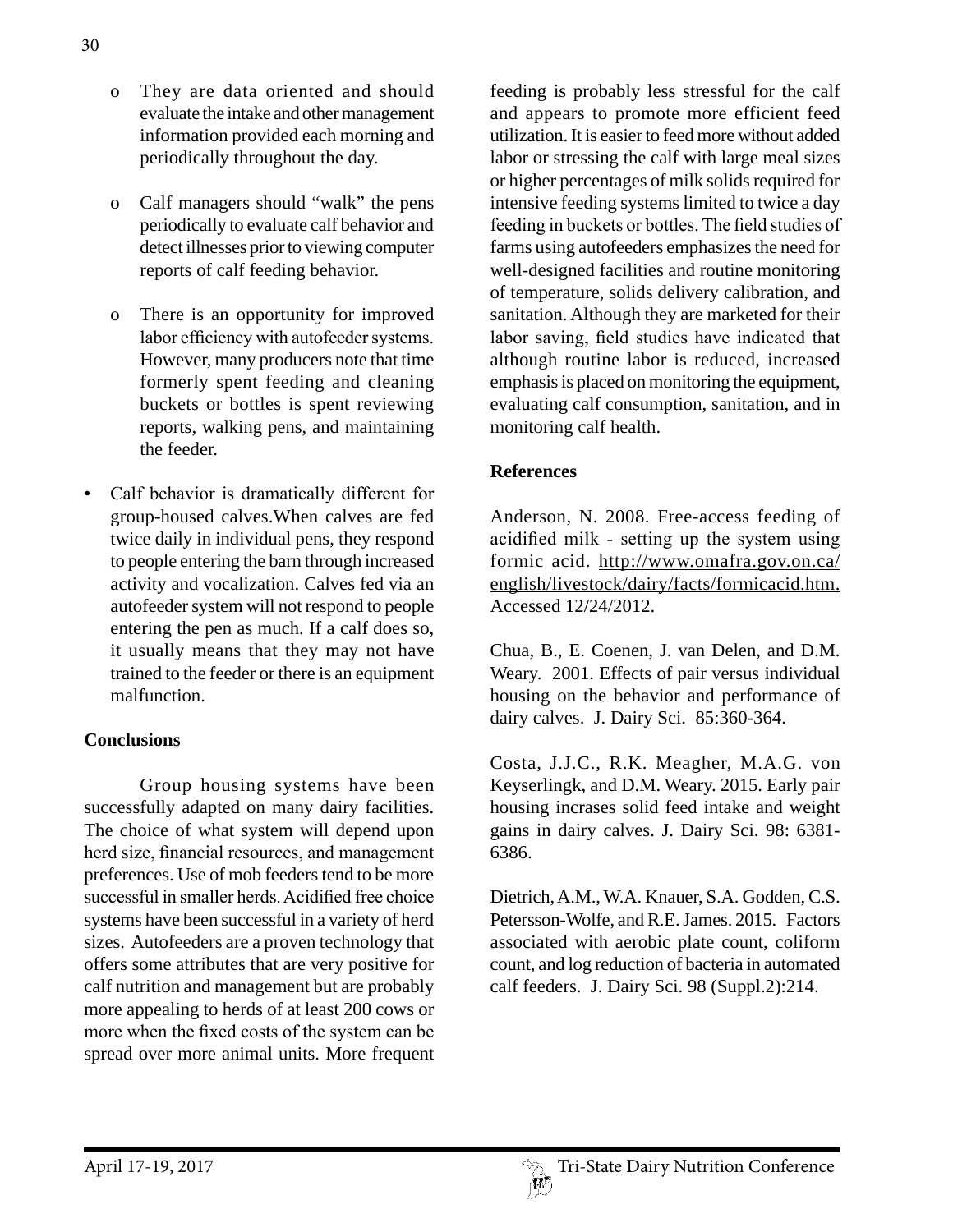Endres, M.I., and R.E. James. 2017. Facility systems for the young dairy calf: Implications for animal welfare and labor management. In: Large Dairy Herd Management Conference. D. Beede, editor. (in press)

Jensen, M.B. 2003. The effects of feeding method, milk allowance and social factors on milk feeding behavior and cross sucking in group housed dairy calves. Appl. Animal Behav. Sci. 80:191-206.

Jensen, M.B. 2004. Computer-controlled milk feeding of dairy calves: The effects of number of calves per feeder and number of milk portions on use of feeder and social behavior. J. Dairy Sci. 87: 3428-3438.

Jensen, M.B. 2005. Computer-controlled milk feeding of group-housed calves: The effect of milk allowance and weaning type. J. Dairy Sci. 89:201-206.

Jensen, M.B., 2006. Personal communication.

Jorgensen, M., A. Adams Progar, K. Janni, H. Chester-Jones, J. Salfer, and M. Endres. 2017. Housing and management practices on farms using automatic calf feeders in the Midwester United States. J. Dairy Sci. 100: In press.

Khan, M.A., D.M. Weary, and M.A.G. von Keyserlingk. 2011. Invited rerview: Effects of milk ration on solid feed intake, weaning and performance in dairy heifers. J. Dairy Sci. 94:1071-1081.

Knauer, W.A., S.M. Godden, A. Dietrich, and R.E James. 2017. The association between daily average feeding behaviors and morbidity in automatically fed group housed pre-weaned dairy calves. J. Dairy Sci. (in press)

Machado, K.L., R.E. James, and M.L. McGilliard. 2012. Evaluation of management, nutrient consistency and sanitation of automated calf feeders. J. Dairy Sci. 95 (Suppl. 2):578.

Svennson, C., and P. Liberg. 2006. The effect of group size on health and growth rate of Swedish dairy calves housed in pens with automatic milk –feeders. Prev. Vet. Med. 73:43-53.

USDA. 2017. Dairy 2014. Health and Management Practices on U.S. Dairy Operations. USDA-APHIS-VS.CEAH.NAHMS. Fort Collins, CO. (In press)

von Keyserlingk, M.A.G., L. Brusius, and D.M. Weary. 2004. Competition of teats and feeding behavior by group-housed calves. J. Dairy Sci. 87:4190-4194.